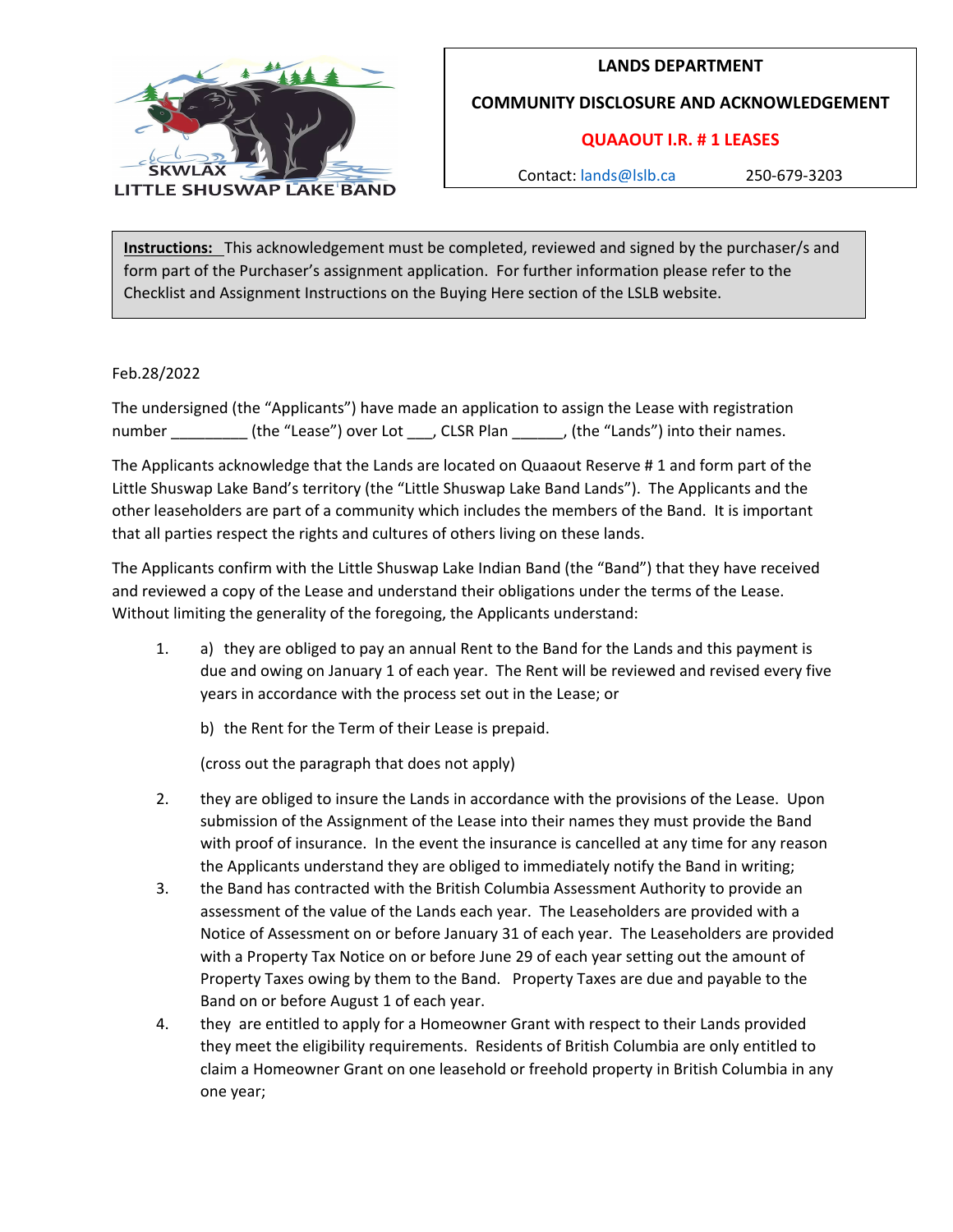- 5. the permitted uses (the "Uses") of the Lands are defined in the Lease. The number and type of building(s) allowed on the Lands are set out in the Lease. The Applicants have reviewed these provisions of the Lease and have satisfied themselves that their intended use of the Lands complies with those Uses allowed under the Lease;
- 6. the Band is the local authority for the administration of the Little Shuswap Lake Band Lands much like a municipal government. Accordingly, it has the authority to pass Laws and Bylaws with respect to the use of the Lands. The Applicants acknowledge that they are obliged to comply with all Laws and Bylaws affecting the Lands;
- 7. the Band has enacted a Building Bylaw and Policy which must be followed by the Applicants. Owners are required to obtain a Building Permit from the Band and conduct such Building Inspections as required under the Bylaw and Policy with respect to any construction on, or alterations to, the Lands;
- 8. an Environmental Assessment was conducted on the Lands prior to the Lease being issued. The Applicants acknowledge having reviewed the Environmental Assessment. The Applicants understand they are obliged to follow all provincial, federal and Band environmental laws which apply to the Lands;
- 9. the Lands are serviced by a Septic System which has been constructed by the Leaseholder. The Applicants are obliged to maintain their Septic System in accordance with provincial, federal and Band Laws and Bylaws. In the event the Band decides to construct a community sewer system in the future, the Applicants are obliged, under the terms of the Lease, to connect to the Band Sewer System and to pay the Band a connection fee in accordance with the terms of the lease. Fees associated with the use of the Sewer System may be charged at rates determined by the Band;
- 10. Leasehold Lots 4, 5,6,7 and 8 of Quaaout Reserve #1 are serviced by a Water System which is owned and operated by the Band. The Owners of Lots 4, 5 and 6, 7 and 8 are responsible to pay the Band such rates as the Band may pass from time to time for the use of the Band Water System. The other Leasehold Lots on Quaaout Reserve #1 are serviced by separate water systems which have been constructed by the individual Leaseholders. The Applicants are obliged to maintain their Water System in accordance with provincial, federal and Band Laws and Bylaws. In the event the Band decides to extend the community water system in the future, the Applicants are obliged under the terms of the Lease to connect to the Band Water System and to pay the Band such rates as the Band may pass from time to time for the use of the Water System;
- 11. the Applicants are responsible for the payment of any other utilities used by them on the Lands;
- 12. the Band may pass Laws or Bylaws from time to time with respect to the use of the waterfront along the Little Shuswap Lake Band Lands and the Applicants agree to comply with any such Laws or Bylaws;
- 13. the Band provides garbage collection services to the Lands and the Applicants are responsible to pay the Band such rates as the Band may pass from time to time with respect to garbage collection;
- 14. the Band has passed a Bylaw prohibiting the use of fireworks on the Little Shuswap Lake Band Lands;